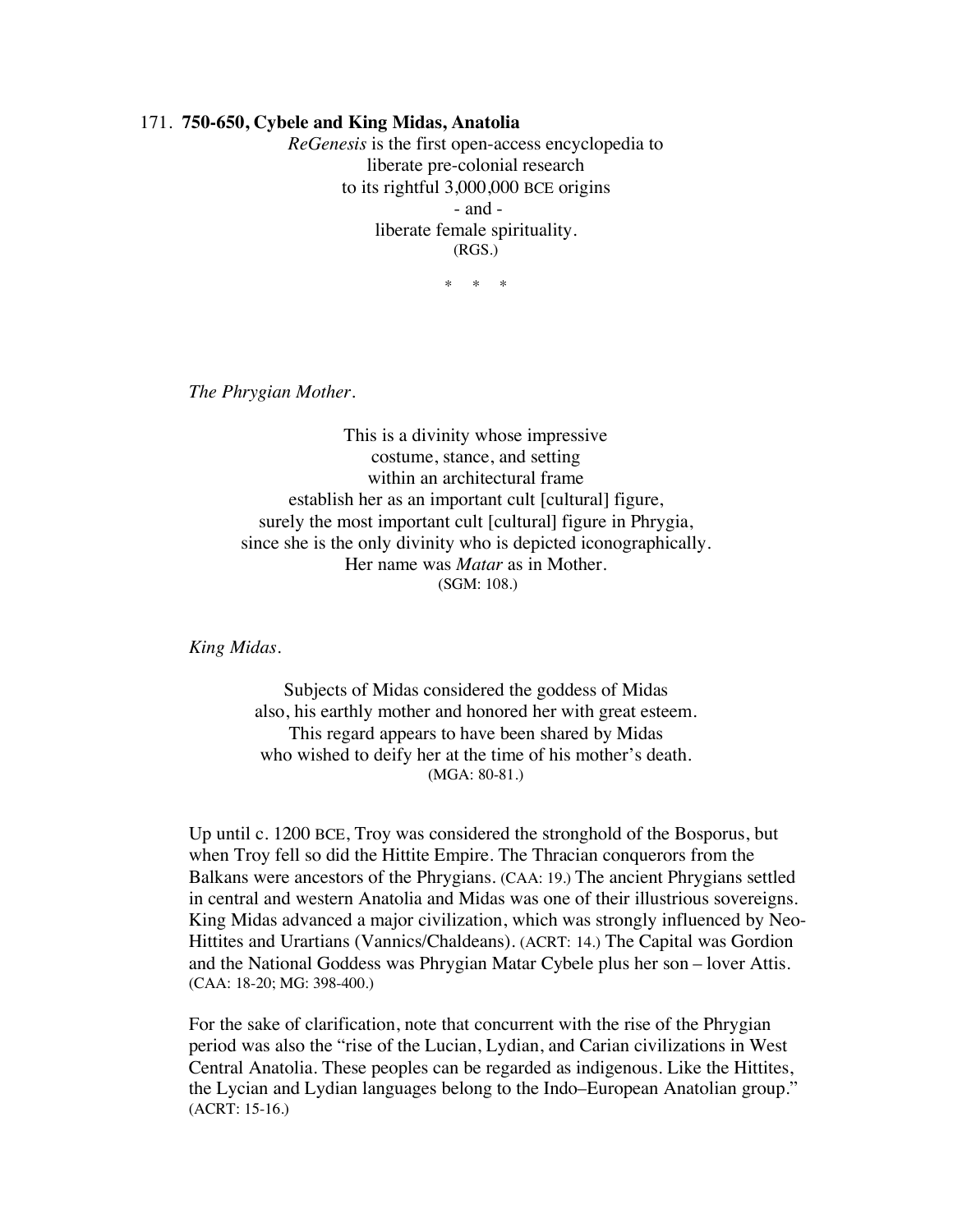Phrygian artistic works are remarkable including: metal objects d'art, Cycladic vase paintings, esteemed statuary, and unique textiles. (ACRT: 14.) Also, major rock monuments are throughout the country including the tomb of Midas at Yazilikaya or Midas City \* near Eskisehir plus Cybele's great or primary temple at Pessinus, just outside of Ankara. Numerous other imposing rock art facades were made and decorated with distinguishing oriental designs set in unique architectural frames. Additional temples and monuments include: Alisar, Alaca, Pazarli, Ankara, and Bogazkoy. The Bogazkoy statue of Cybele is also noteworthy including full ceremonial dress, earrings, and polos. (CAA: 18-20; ACRT: 14-16; MG: 398-400.) \* The Yazilikaya or Midas City is not to be confused with its Hittite namesake.

Phrygian King Midas reigned from 738-696/5 and by all accounts reached great heights during his lifetime. "Yet the tales that preserve his memory all convey a bittersweet picture of the life lived by Midas as if to show that mortal existence imposes limits that no power, wealth, or wisdom can, in the end, overcome" (MGA: 68).

During King Midas' reign, Kybebe, Kybileya, Kubaba, Kybele, and Cybele were most influential goddesses. (Kybebe was the Lydian goddess and familiar to Midas as archetype Kubaba of the Phrygian Mother later known as Kybele. (MGA: 98.)) Hellenistic mythographers described Kybele not only as a mortal woman but also Mother of the Gods. Subjects of Midas considered the goddess of Midas also his earthly mother and honored her with great esteem. This regard appears to have been shared by Midas who wished to deify her at the time of his mother's death. (MGA: 80-81.) But Mark Munn is quick to remind us that that "the Phrygian identity of the Mother of the Gods was an ideological construct, signifying the essential divinity of the primeval land of Phrygia." (MGA: 97.) (MGA: 69; 79-88; 92; 94-100; 102-107.)

[As in the case] of the figure Midas, a real person whose memory generated an historical archetype, we will find that the divine Mother was paradoxically, both a mortal woman and mother of a king–to–be, and a divinity whose communion with tyrants assured their supremacy (MGA: 98).

The theoretical possibility that Midas subjects considered his mother divine and given the possibility that Midas wished to deify his mother, would hardly have been out of the ordinary. It was not unusual for a king to come to power through his mother – line. \* Numerous examples are illustrated in *Re-Genesis* including: Anat; Isis; Asherah; Hathor; and of course, the Virgin Mary. OGR: 33). Other considerations include the extensive list of the cathedra deities as illustrated below.

\* Also known as the "Hieros Gamos from whence a royal sovereign gets her/his power and this is the goddess herself." (APL: 2-23-1999.)

The following excerpts include a summary of the Phrygian Mother Goddess by Lynn E. Roller, one of several renowned subject specialists of Cybele. (SGM.)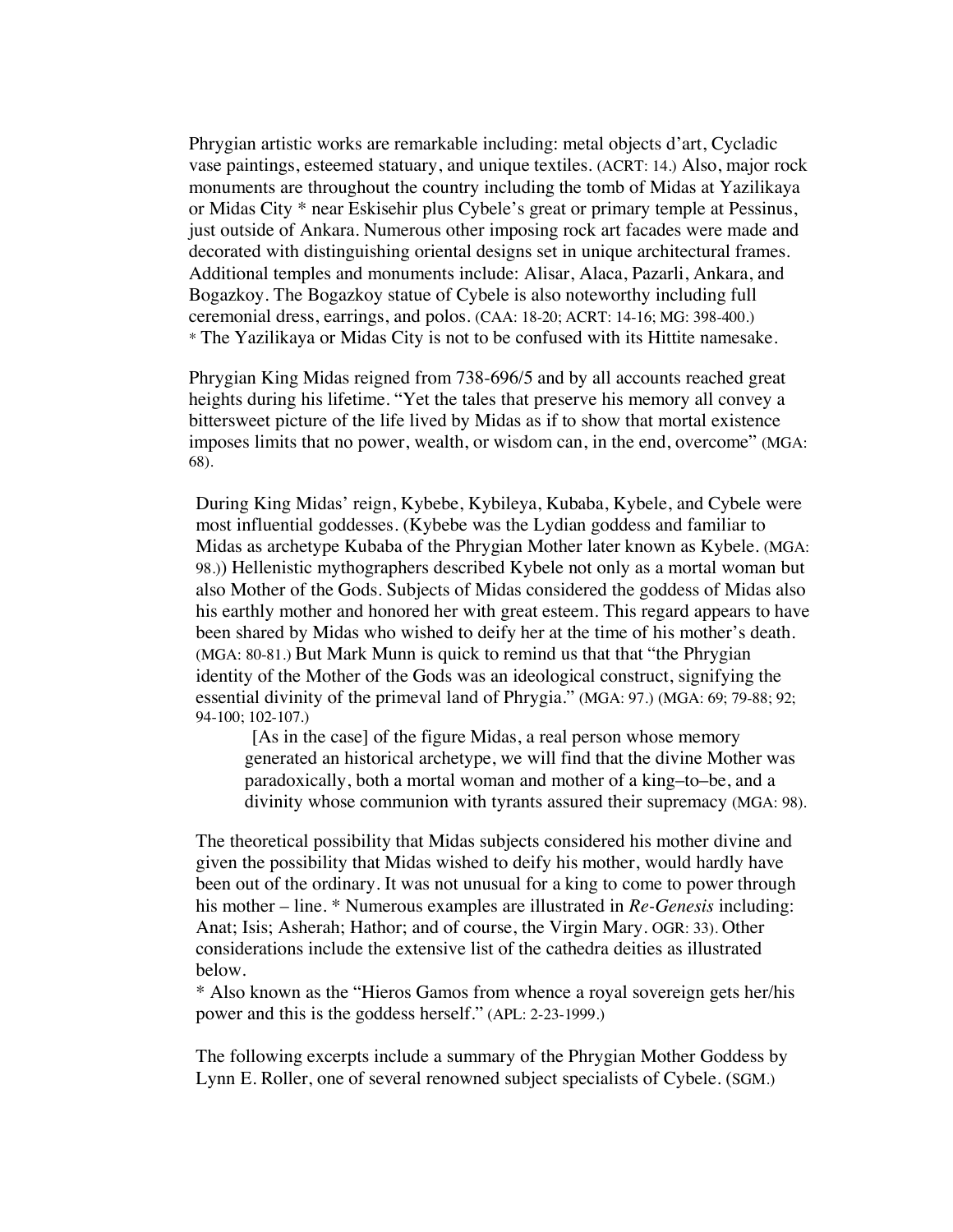Taken together, the evidence gives a vivid picture of the Phrygian Mother. This is a divinity whose impressive costume, stance, and setting within an architectural frame establish her as an important cult [cultural] figure, surely the most important cult [cultural] figure in Phrygia, since she is the only divinity who is depicted iconographically. Her name was *Matar* as in Mother. She could also be addressed with epithets, including the epithet kybileya, which evidently refers to her domain in the mountains. She first appeared in sculpted monuments in the early seventh century BC. She continued to be worshipped in her Phrygian form until the Hellenistic period (SGM: 108).

The Phrygians used many symbols for their mother Goddess that they had inherited from earlier Anatolian peoples, including the bird of prey and the presentation of the divinity standing in the sacred doorway, and developed these into specifically Phrygian forms of religious expressions. The continuity with the past illustrated by such older Anatolian symbols suggests strongly that the Mother Goddess became part of the Phrygian religious tradition during their earliest presence as a distinct Anatolian people in the Early Iron Age, although the goddess may not have received a monumental expression in sculpture until the flourishing period of Phrygian civilization, the eight and seventh centuries BCE (SGM: 83).

One definitive characteristic of the cult [cultural] monuments from all regions of Phrygia is their uniqueness to Phrygia. The influence of earlier Anatolian cultures is certainly present; the visual form of the Phrygian mother owes much to the Neo-Hittite tradition of sculptural representation, and several of the goddess's attributes, including the bird of prey and lion, were religious symbols in the Anatolian Bronze Age (SGM: 109).

The attribute of a drinking vessel, while common, is perhaps the least indicative, for this was an old convention in Anatolian cult [cultural] scenes. By symbolizing the liquid offerings that the goddess will receive from her worshippers, the drinking vessel establishes her divinity, but does not mark her in any distinctive way. In contrast, her animal attributes are both individual and memorable. She holds or is accompanied by various animals, birds of prey, lions, and fantastic creatures. Every one of these animals is a predator of one sort or another. The associations of the predator are not negative but reinforce the goddess's image of power (SGM: 109).

Probably the most important information to be gained from the Paleo-Phrygian inscriptions is the goddess's Phrygian name, Matar, which appears ten times in the Paleo-Phrygian inscriptions. In every case, the word is found on cult [cultural] facades or in cult [cultural] niches, indicating that this was a religious term. … Lexical parallels with other Indo–European languages indicate that *matar* meant 'mother'. Thus, the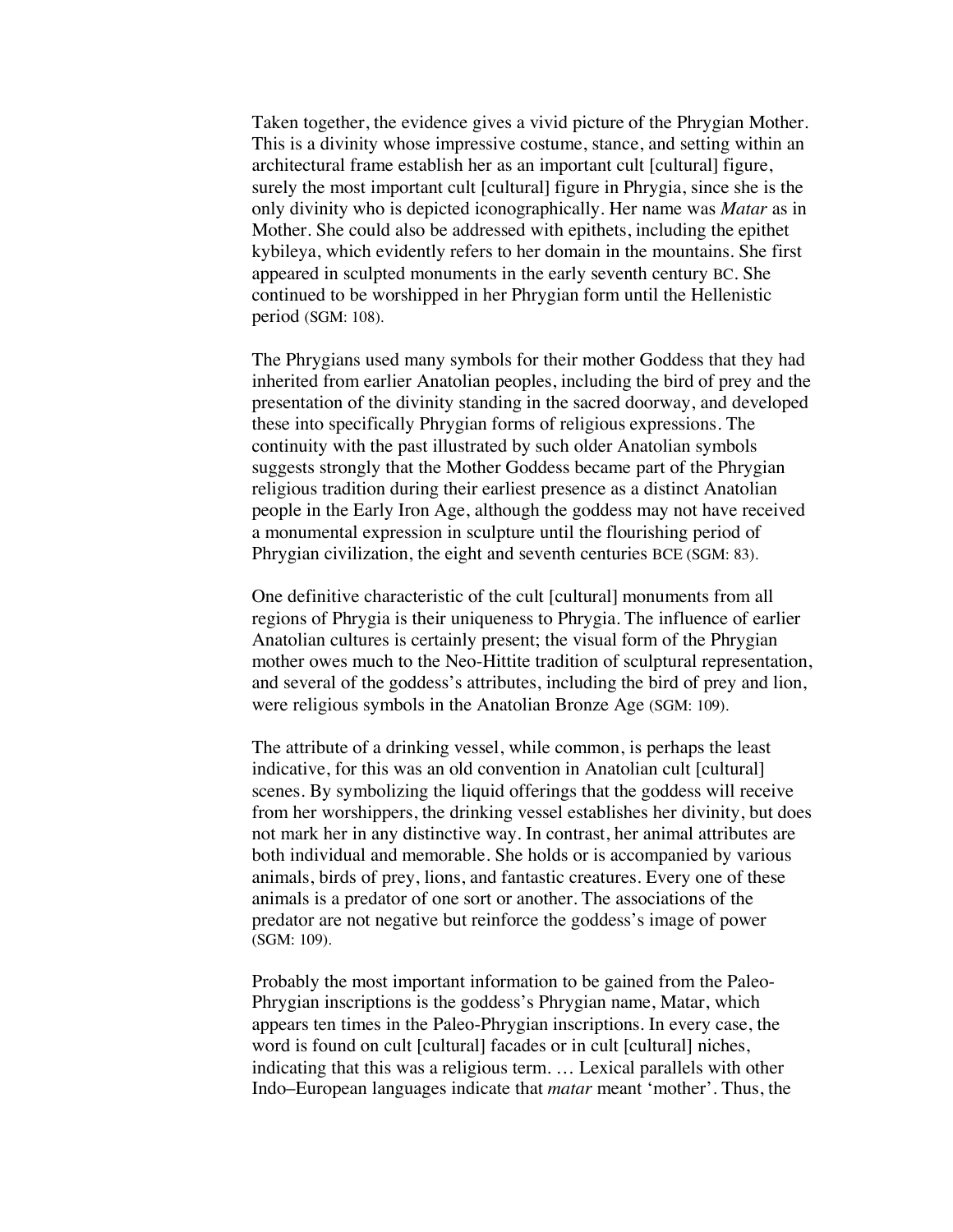Phrygian epigraphical evidence demonstrates clearly that the Phrygian deity was a mother goddess. … The second epithet, which occurs, twice is more intriguing: it is *kybileya*, or *kubeleya*, in both instances in the nominative case modifying the word *matar*. This word seems to be the origin of the Greek name of the goddess, Kybele, but as these two inscriptions indicate, in Phrygian *kybileya* was not a proper noun but an adjective, presumably a divine epithet. It clearly was not an essential part of the goddess's name, for *Matar* could be used without an epithet or with another epithet (SGM: 66). … Kybileya, or *kubeleya* very possibly is a topographical epithet referring to the names of sacred mountains (SGM: 68).

The enduring portrait of a mother goddess in the ancient Mediterranean world begins with the Phrygian Mother. The goddess's name, physical appearance, and many features of her [culture] were distinctive traits of Phrygian culture, and in their Phrygian form were transmitted to other parts of Anatolia, to Greece, and eventually to Rome [and subsequently disseminated] … throughout the Mediterranean world (SGM: 63).

The divinity we later meet in Greek and Roman cultural spheres had acquired some characteristics that were distinctly different from those of the goddess of the Phrygians. …Even their names for her, Kybele (Greek) \* or [Cybebe] Cybele (Latin) was not her name in ancient Phrygia (SGM: 63).

\* [Kybele is an earlier or alternative Greek appellation of the same divinity. SGM.]

[With these different characteristics in mind, the Phrygian Mother lacks] maternal qualities, but Greek texts provide a fuller definition of the Hellenic concept of her identity as a mother. One of the earliest testimonials to her presence in Greece, the sixth-century B.C. Homeric Hymn 14, addresses her as the Mother of all gods and humans, and the title 'Mother of the gods' became her principal designation in Greek literary texts and in [cultural] designation in Greek literary texts and in dedications (SGM: 6).

Further research on the above summary:

Munn, Mark. *The Mother of the Gods, Athens, and the Tyranny of Asia: A Study of Sovereignty in Ancient Religion.* Berkeley, CA: University of California Press, 2006. (MGA.)

For a further keyword search strategy on the above summary see: Berber OR "Kabyle cultures" AND Morocco OR Tunisia. (Also note Kabylia, Algeria plus research by ethnologist/historian, Malika Grasshoff as discussed in: *Goddessing* (2004-05): 37.)

Further considerations of the divine memorial rites of Midas' mother relative to the Theogony of Kybele, see Samothracian Mysteries. (MGA: 81, n. 98.)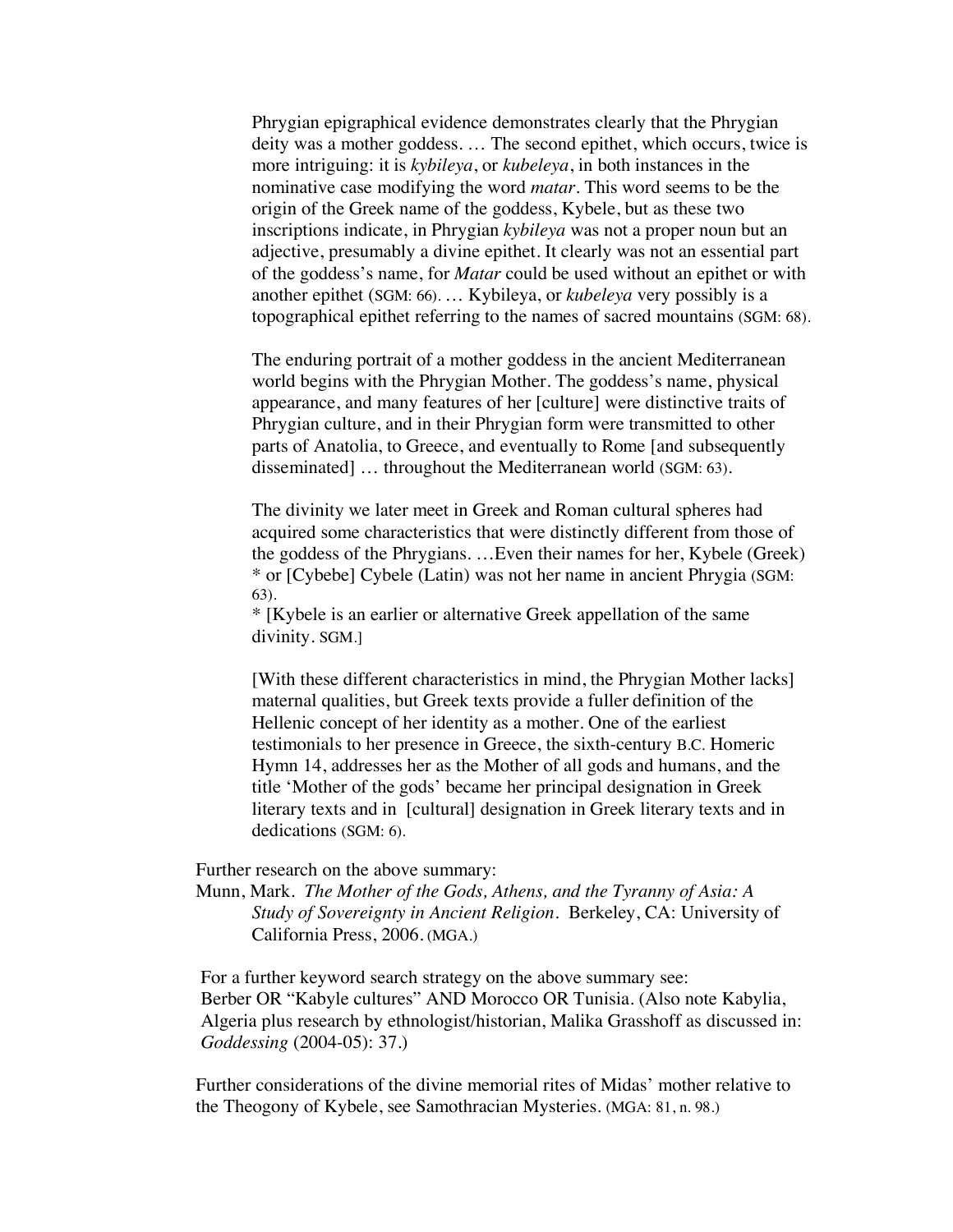Further research on the various origins, translations, and interpretations of: Syrian Kubaba; Lydian Kybebe; Phrygian Kubeleya/Kybele; plus Cybebe/ Cybele/Cybelus:

- Akurgal, Ekrem*. Ancient Civilizations and Ruins of Turkey: From Prehistoric Times until the End of the Roman Empire*. Tran. John Whybrow and Mollie Emre. Ankara, Turkey: Turk Tarih Kurumu Basimevi, 1969. (ACRT.)
- Alvar, Jaime. *Romanizing Oriental Gods: Myth, Salvation and Ethics in the Cults of Cybele, Isis and Mithras*. Tran. Richard Gordon. Leiden, Netherlands: E. J. Brill, 2008. (RIOG.)
- Baring, Anne and Jules Cashford. *The Myth of the Goddess: Evolution of an Image*. London, England: Viking, 1991. 391-415. (MG.)
- Bryce, Trevor. *The Kingdom of the Hittites*. Oxford, England: Oxford University Press, 1999. (KH.)
- Collins, Billie Jean, Mary R. Bachvarova, and Ian Rutherford. *Anatolian Interfaces: Hittites, Greeks, and Their Neighbours: Proceedings of an International Conference on Cross-Cultural Interaction, September 17-19, 2004, Emory University, Atlanta, GA.* Oxford, England: Oxbow Books, 2008. (AIHG.)
- Diakonoff, I. M. "Women in Old Babylonia not under Patriarchal Authority." *Journal of the Economic and Social History of the Orient 29.3 (Oct.*  1986): 225-238. (WOB.)
- Edgu, Ferit, Ed. *The Anatolian Civilizations I: Prehistoric/Hittite/Early Iron Age*. Istanbul, Turkey: Turkish Ministry of Culture and Tourism, 1983. (ACI.)
- \_\_\_\_\_. *The Anatolian Civilizations II: Greek/Roman/Byzantine*. Trans. Nursin Asgari. Istanbul, Turkey: Turkish Ministry of Culture and Tourism, 1983 (ACII.)
- Ergener, Reşit. *Anatolia, Land of Mother Goddess*. Ankara, Turkey: Hittite Publications, 1988. (AL.)
- Finkelberg, Margalit. "Anatolian Languages and Indo-European Migrations to Greece." The Classical World. 91.1 (Sep.-Oct. 1997): 3-20. (ALI.)
- Hawkins, J. D. "Kubaba at Karkamiš and Elsewhere." *Anatolian Studies* Vol. 31 (1981): 147-176. (KKE.)
- Justus, Carol F. **"**Indo-Europeaization of Myth and Syntax in Anatolian Hittite: Dating of Texts as an Index*." Journal of Indo-European Studies* Vol. 11.1/2 (Spring-Summer 1983): 59-103. (IEMS.)
- Lanciani, Rodolfo Amedeo. *New Tales of Old Rome*. Boston, MA: Houghton, Mifflin and Co., 1901. (NTOR.)
- Lerner, Gerda. *The Creation of Patriarchy.* Oxford, England: Oxford University Press, 1986. 154-9. (TCOP.)
- Mellink, Machteld J. "Archaeology in Asia Minor." *American Journal of Archaeology* 64.1 (Jan. 1960): 57-69. (AAM.)
- Munn, Mark. "Kybele as Kubaba in a Lydo-Phrygian Context." Paper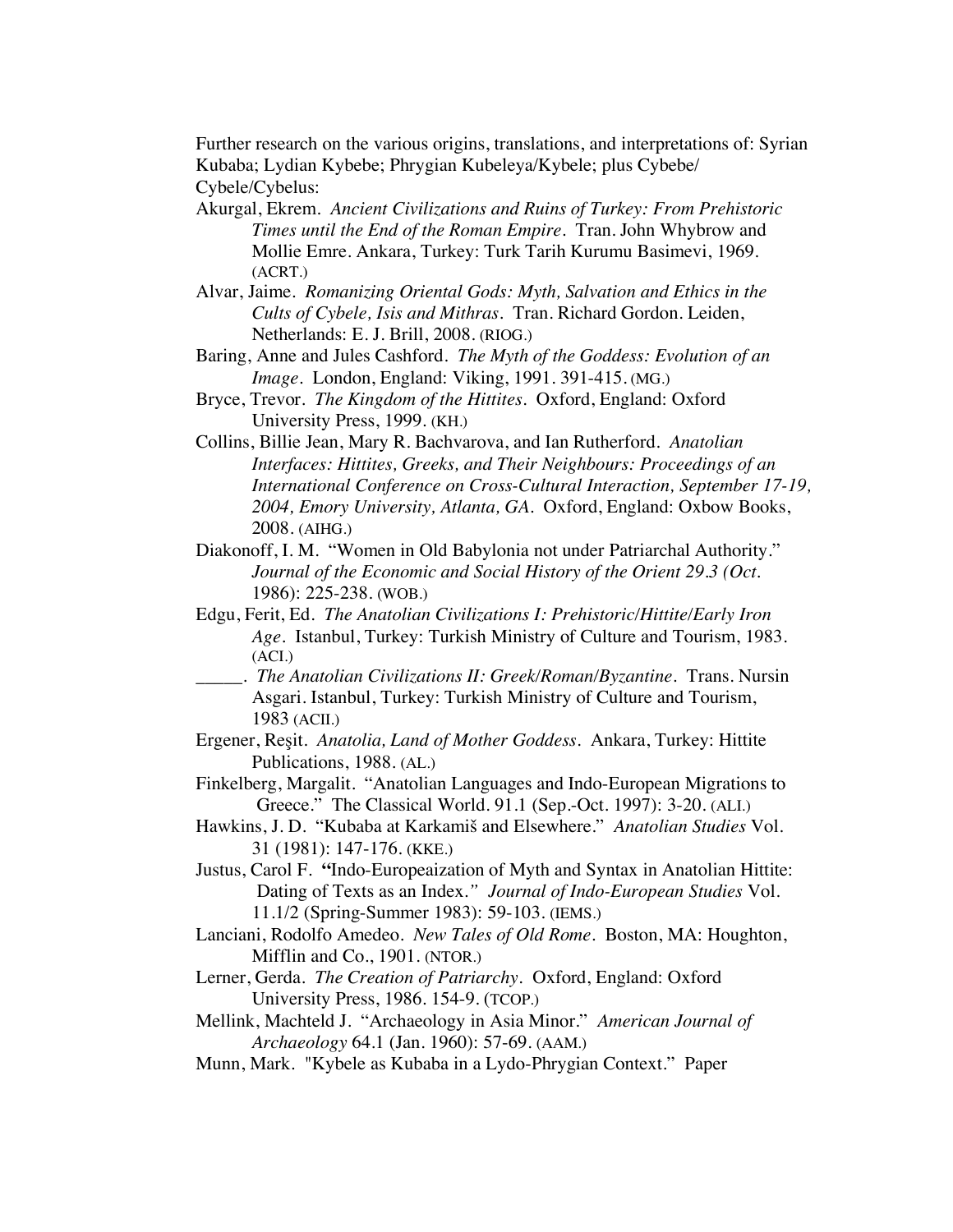presented at *The Cross-Cultural Conference on Hittites, Greeks and Their Neighbors in Central Anatolia.* Emory University, Atlanta, GA: 2004. (KK.) \_\_\_\_\_. *The Mother of the Gods, Athens, and the Tyranny of Asia: A Study of Sovereignty in Ancient Religion.* Berkeley, CA: University of California Press, 2006. 120-124. (MGA.) \_\_\_\_\_. "Kybele as Kubaba in a Lydo-Phrygian Context." *Anatolian Interfaces: Hittites, Greeks, and Their Neighbours: Proceedings of an International Conference on Cross-Cultural Interaction, September 17-19, 2004, Emory University, Atlanta, GA.* Eds. Billie Jean Collins, Mary R. Bachvarova, and Ian Rutherford. Oxford, England: Oxbow Books, 2008. 159-164. (KKLP.) Rein, Mary Jane. *The Cult and Iconography of Lydian Kybele*. Diss. Harvard University, 1993. Ann Arbor, MI: ProQuest/UMI, 1993. (Publication Number: AAT 9412386.) (CILK.) Roller, Lynn E. *In Search of God the Mother: The Cult of Anatolian Cybele.* Berkeley, CA: University of California Press, 1999. (SGM.) Sfameni, Giulia Gasparro. *Soteriology and Mystic Aspects in the Cult of Cybele and Attis.* Leiden, Netherlands: E. J. Brill, 1985. (SMA.) Showerman, Grant. *The Great Mother of the Gods*. Chicago, IL: Argonaut, 1969. 49-70, 92-93, 109. (GMG.) Taylor, Patrick. "The Gala and the Gallos." *Anatolian Interfaces: Hittites, Greeks, and Their Neighbours: Proceedings of an International Conference on Cross-Cultural Interaction, September 17-19, 2004, Emory University, GA.* Eds. Billie Jean Collins, Mary R. Bachvarova, and Ian Rutherford. Oxford, England: Oxbow Books, 2008. 173-180. (GATG.) Vermaseren, Maarten J. *Cybele and Attis: The Myth and the Cult.* Trans. A. M. H. Lemmers. London, England: Thames and Hudson, 1977. (CAA.) Vermaseren, Maarten M. J., and Eugene Lane. *Cybele, Attis, and Related Cults: Essays in Memory of M. J. Vermaseren*. Leiden, Netherlands: E. J. Brill, 1996. (CAR.)

Vassileva, Maya. "Further Considerations on the Cult of Kybele." *Anatolian Studies* 51 (2001): 51-63. (FC.)

Further research of black stones from Tyana:

Vassileva, Maya. "King Midas in Southeastern Anatolia." *Anatolian Interfaces: Hittites, Greeks, and Their Neighbours: Proceedings of an International Conference on Cross-Cultural Interaction, September 17- 19, 2004, Emory University, Atlanta, GA.* Eds. Billie Jean Collins, Mary R. Bachvarova, and Ian Rutherford. Oxford, England: Oxbow Books, 2008. 165-172. (KM.)

Further Attis-Atys research:

Haspels, C. H. Emilie. *The Highlands of Phrygia; Sites and Monuments.* Princeton, NJ: Princeton University Press, 1971. (HP.)

Munn, Mark. *The Mother of the Gods, Athens, and the Tyranny of Asia: A*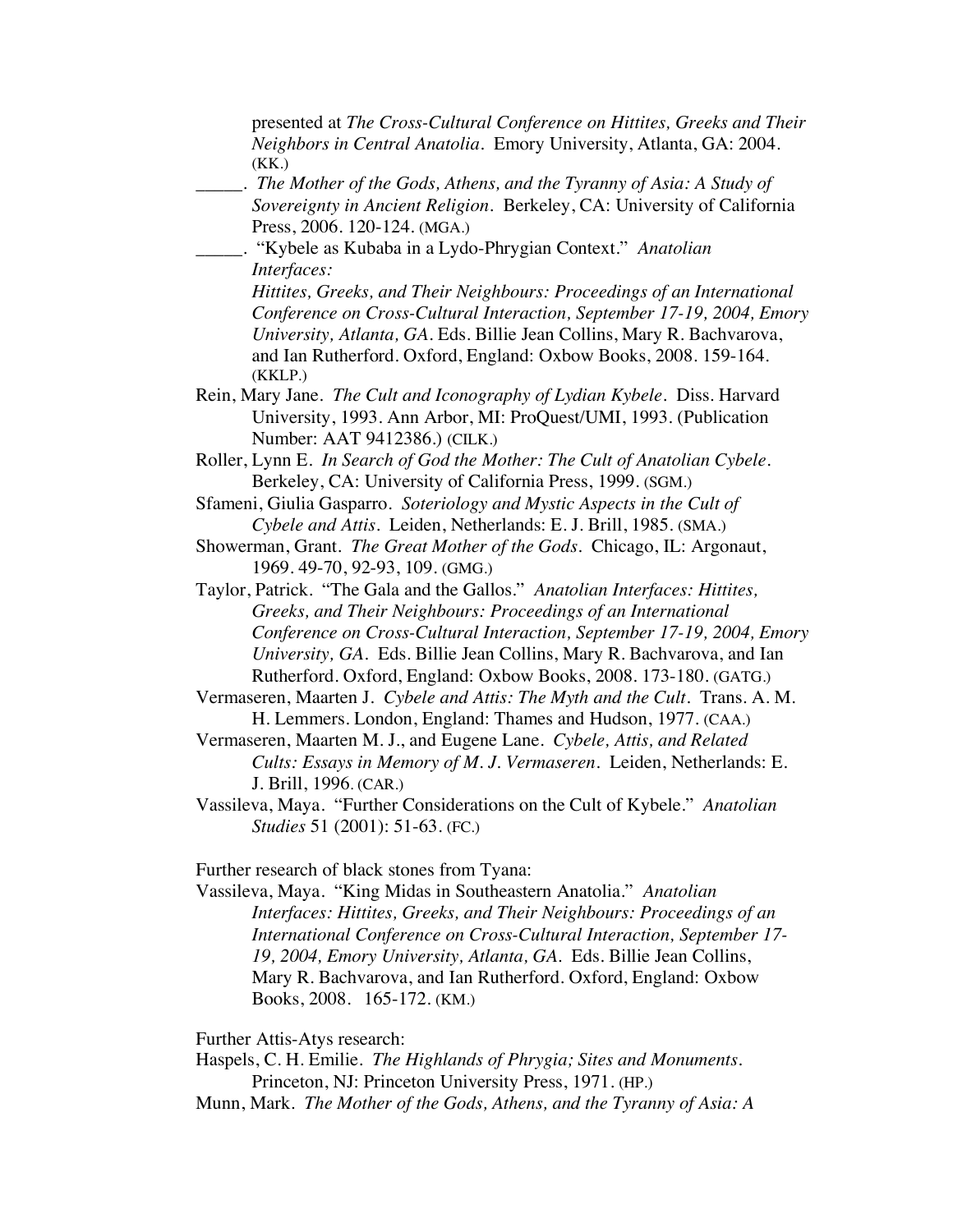*Study of Sovereignty in Ancient Religion.* Berkeley, CA: University of California Press, 2006. (MGA.)

- Vermaseren, Maarten J. *The Legend of Attis in Greek and Roman Art.* Leiden, Netherlands: E. J. Brill, 1966. (LAG.)
	- \_\_\_\_\_. *Cybele and Attis: The Myth and the Cult*. Trans. A. M. H. Lemmers. London, England: Thames and Hudson, 1977. (CAA.)

Vermaseren, Maarten M. J., and Eugene Lane. *Cybele, Attis, and Related Cults: Essays in Memory of M. J. Vermaseren*. Leiden, Netherlands: E. J. Brill, 1996. (CAR.)

Yamauchi, Edwin M. "Easter: Myth, Hallucination, or History?" *Today:* (3- 15-1947; 3-29-1947): (EMH: n.p.)

Further Troy research:

Cline, Eric H. "Troy as a 'Contested Periphery:' Archaeological Perspectives on Cross-Cultural and Cross-Disciplinary Interactions Concerning Bronze Age Anatolia." *Anatolian Interfaces: Hittites, Greeks, and Their Neighbours: Proceedings of an International Conference on Cross-Cultural Interaction, September 17-19, 2004, Emory University, GA.* Eds. Billie Jean Collins, Mary R. Bachvarova, and Ian Rutherford. Oxford, England: Oxbow Books, 2008. 11-19. (TCP.)

Knight, C. *Cumaean Gates: A Reference of the Sixth Aeneid to the Initiation Pattern*. Oxford, England: B. Blackwell, 1936. (CG.)

Knight, W. F. Jackson. *Myth and Legend at Troy.* (No publisher identified.) 1935. (MLT.)

Given Roscoe's unique cross – cultural focus, gender – variant subject expertise and extensive notes, recommend "Priests of the Goddess" (POG) for further research of: the Corybantes and Curetes (202); eunuch priests of Artemis at Ephesus (217); Semitic Qedesh, pl. Qedeshim (217-218); Des-Demeter veneration (217); Caria Eunuchs (217); Indian Hijra (197); plus, the Berdaches nascent priests of the North American Oikumene, Lakota, and Pueblo tribes. (223-224.) (POG.)

Further research on alternative gender identities or de – oedipalized practices and rituals of the Galli priests (*tertium genus*) of Cybele (neo-Hittite Kubaba/Phrygian Matar Kubileya (POG: 198) [or Kubeleya] and Attis:

Roscoe, Will. "Priests of the Goddess: Gender Transgression in Ancient Religion." *History of Religions* 35.3 (Feb. 1996): 195-230. (POG.)

Taylor, Patrick. "The Gala and the Gallos." *Anatolian Interfaces: Hittites, Greeks, and Their Neighbours: Proceedings of an International Conference on Cross-Cultural Interaction, September 17-19, 2004, Emory University, Atlanta, GA.* Eds. Billie Jean Collins, Mary R. Bachvarova, and Ian Rutherford. Oxford, England: Oxbow Books, 2008. 173-180. (GATG.)

Further research on an alternative interpretation of Attis – Atys includes a correlation to kingship. Although Kybele and later Phrygian Matar Cybele's consort Attis – Atys (plus Sabazius then Greek Dionysus) play a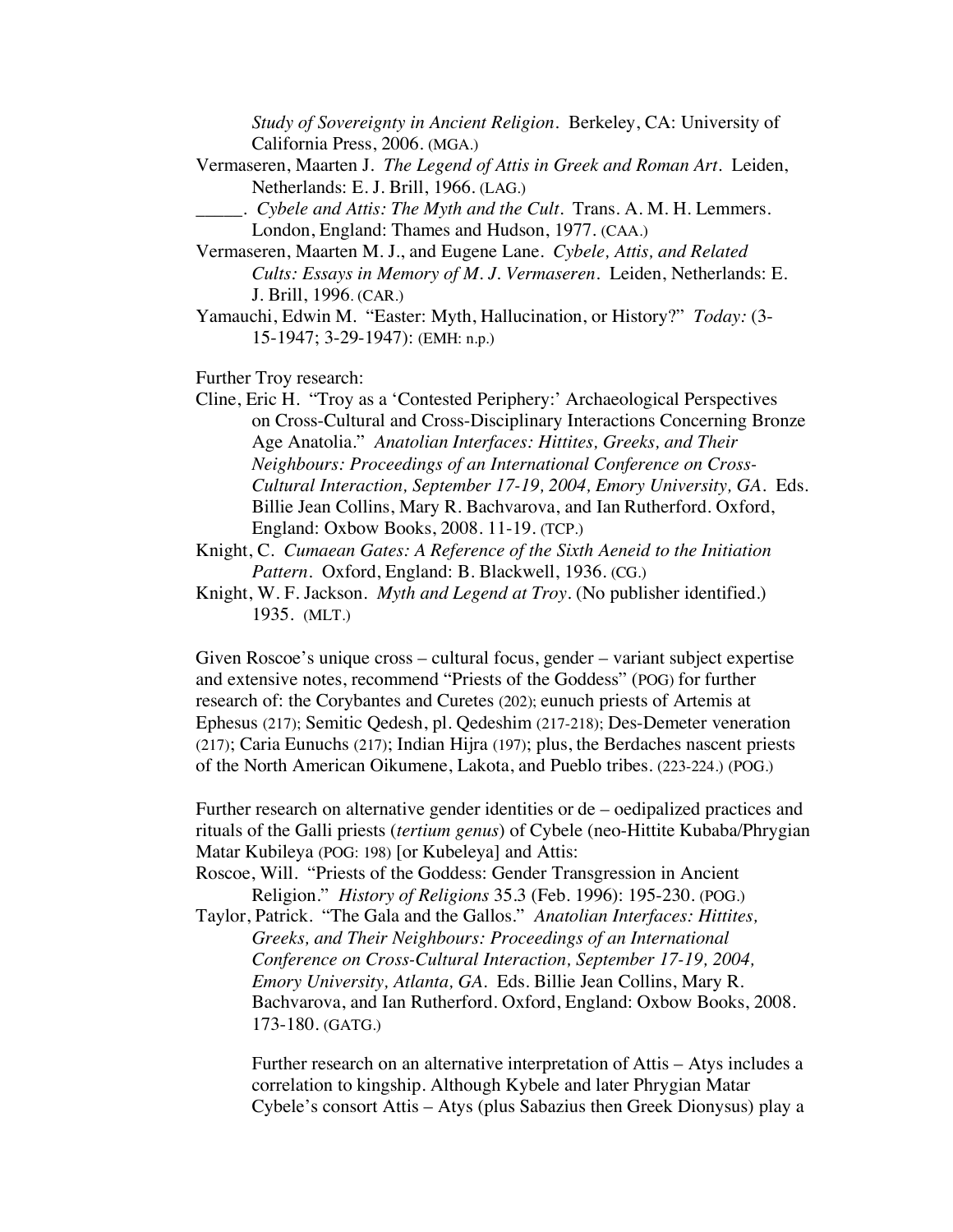key role in the spring time resurrection and orgiastic rituals, he is not an evolving synthesis or polyform. Rather he is but one of the forms out of which kingship may have emerged. In some respects, he reflects the relationship of Sumerian (not Semitic) Ishtar with Tammuz; Egyptian Isis with Osiris; Canaanite Anat with Baal; and Greek Aphrodite with Adonis. Haspels observes 'Attis never appears with Cybele in Phrygian times' (HP: 111). In *'*La Résurrection d'Adonis,' P. Lambrechts has also shown that Attis, the consort of Cybele, does not appear as a 'resurrected' god until after A.D. 150 (EMH). Also, throughout 24 different Turkish sites plus 19 primary museums visited plus numerous smaller collections, his position remained obscure (RGS: 1400, Cybele and Buyukkale/ Bogazkoy, Anatolia).

Further Kubaba/Kybele/Cybele research: 3500, Anatolia, Arinna and Other Goddesses; 3000-2000, Anatolia Kubaba and the Hittites; 1400, Cybele and Buyukkale-Bogazkoy, Anatolia; 1184, Hittites and Trojan War; 1050-850, Kubaba and Kubat, Anatolia; 588-587, Cybele's Dedication, Rome; 204, Cybele to Rome; 200, The Great Cybele Magna Mater at Santoni Sicily; and 200, Greece and Pergamon, Anatolia. (RGS.) (For CE entries see: 37-48, Mary and Pagan Goddesses; 324, St. Peter's Basilica; 432-440, Santa Maria Maggiore; 410, Cybele and Fall of Rome; 1207-1273, Rumi and Mother; and 1870, Lyon's Basilica Built Over Cybele's Pagan Temple.) (RG.)

Further Anatolian plus Hittite research: 7250-6150, Çatal Hüyük, Anatolia (Central Turkey); 7100-6300, Cathedra Goddess of the Beasts, Çatal Hüyük, Anatolia; 7040-3500, Hacilar, Anatolia; 4400-2500, Kurgan Invasions Bring Catastrophic Destruction to Old Europe; 4000, Alaca Hüyük, Anatolia; 3500, Anatolia, Arinna, and Other Goddesses; 3000, Founding of Troy; 3000-2000, Anatolia, Kubaba and the Hittites; 2500, Troy, Anatolia; 2000, Anatolia; 2000, Indo-European Tribes; 1790-1700, Goddess of Kultepe, Anatolia; 1450-1260, Hattusa and Yazilikaya, Anatolia; 1400, Cybele and Buyukkale-Bogazkoy, Anatolia; 1320, Palestine - Assyria - Exodus of Hebrews from Egypt; 1260, Hittites, Anatolia; 1200, Perge, Anatolia; 1200-1000, Phrygians in Anatolia: 1184, Hittites and Trojan War, c. 1200; 1100-800, Mediterranean Dark Ages; 1050-850, Kubaba and Kubat, Anatolia; 650-550, Anatolia; 630-620, Goddess Kore, Izmir Turkey; 588-587, Cybele's Dedication, Rome; 585-300, Lydia Replaces Phrygia, Anatolia; 282-263, Demeter's Priene Temple, Anatolia; 204, Cybele to Rome; 200, The Great Cybele: Magna Mater at Santoni Sicily; and 200, Greece and Pergamon, Anatolia. (RGS.) (For CE entries see: 324, St. Peter's Basilica; 432-440, Santa Maria Maggiore; 410, Cybele and Fall of Rome; 1207-1273, Rumi and Mother; and 1870, Lyon's Basilica Built Over Cybele's Pagan Temple.) (RG.)

Further research on cathedra goddesses: 8300-4500, Sha'ar Hagolan (Sha'ar HaGolan); 7250-6150, Çatal Hüyük, Anatolia; 7100-6300, Cathedra Goddess of the Beasts; 5500-3500, Cucuteni (Tripolye) Culture, Eastern Europe; 5400-3500, Ancient Aphrodite: Chalcolithic or Copper Age; 4400-2500, Olympus Hera; 4000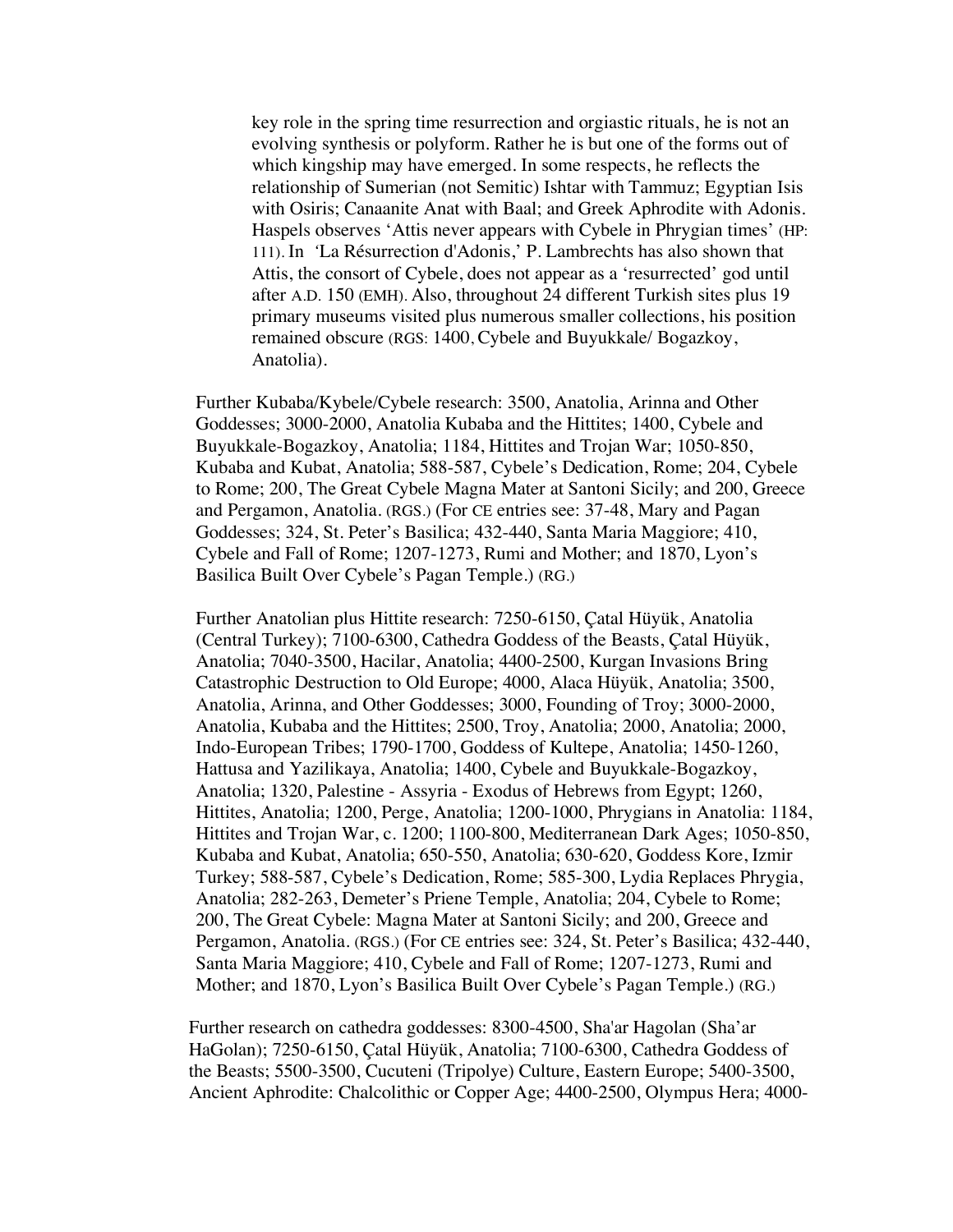3000, Egypt, Africa, and Cathedra Goddesses; 3250, Scorpion Tableau, Earliest Egyptian Proto-Hieroglyphics; 3000-2000, Anatolia, Kubaba and the Hittites; 2500, Inanna, Holder of the Me; 2000, Asherah; 900, Taanach, Canaanite Libation Stand; 800-700, Kuntillet Ajrud and Khirbet El-Qom; 550, Cathedra Goddess Kourotrophos, Megara Hyblaea, Sicily; and 400, Cathedra Goddess Isis. (RGS)

Further research on ancient Dark Mothers (Creatrix?) and related trade routes: 3,000,000, Overview of Hominid Evolution Including Dark Mothers and Later Migrations; 500,000-300,000, Dark Mother Tan-Tan; 280,000-250,000, The Berekhat Ram Figure; 70,000, Blombos Cave and V Shaped Engraving; 50,000, African Homo Sapiens Migrations and Matrilineal Motherline; 40,000, Har Karkom; 30,000-25,000, Aurignacian Age; 30,000-25,000, Goddess of Willendorf, Austria; 26,000, Grimaldi Caves; 25,000-20,000, Gravettian Age; 25,000, Caravanserai, Trade Routes, and Dark Mothers; 25,000-20,000, Goddess of Laussel; 24,000, Dolni Vestonice; 23,000, Austrian Goddess of Lespugue; 10,000, Grotta dell'Addaura; 7000, Jericho, Canaan Palestine: Mesolithic to Neolithic; 7000, Hieros Gamos*;* 6000, Sicilians to Malta; 5200, Malta and Gozo; 4700, Dolmens; 2200, Nahariyah and Ashrath-Yam; 1900-1800, Dawning of the African Alphabet and the Aniconic Goddess Triangle; 1000, Ephesus, Anatolia; 800, Tanit; 800, Carthage, Africa, the Goddess Tanit and Sacrifice; 664-525, Neith and the Black Virgin Mary Temple at Sais, Egypt; 600, Goddess Kaabou at Petra, Jordan plus Mecca, Saudi Arabia; 400, Cathedra Goddess Isis; and 370, Isis and Philae, Egypt. (RGS) Additional Goddess considerations from other ancient populations and time periods include: German Hoherfels (40,000 BCE); Russian Kostenki - Borshevo (25,000 BCE); \* and French Carbonnel (4,000 BCE). \*Although Stone Age female (i.e. vulva) finds are abundant, archaeological male (phallus) discoveries are rare and timeline starts around 28,000-26,000 BCE. (Don Hitchcock. Donsmaps.com/venustimeline.html)

Further Hieros Gamos (Sacred Marriages) research: 7000-3500 (1450), Old Europe; 7000, Hieros Gamos; 4400-2500, Olympus Hera; 3200-539, Proto Elamite Goddesses and Matrilineal Aspects; 3000, First Dynasty, Egypt; 3000- 1450, Gournia; 2613-2494, Hathor's Dendera (Denderah) Temple, Egypt; 1800, Re-Visioning Goddess Sarah; 1750, Hammurabian Dynasty, Babylon, Ishtar, and Inanna; 1479-1425 Tuthmosis III, Egyptian King; 1000, Ephesus, Anatolia; 900, Taanach, Canaanite Libation Stand; 323-30, Temple Kom Ombo, Egypt; and 200, Winged Victory. (RGS.)

According to numerous scholars including M. Zour, S. Farzin, and B. Aryanpour, the mother of the gods embodied unequalled preeminence including royal ascendancy to the throne through matrilineal lineage (WA). *Hieros Gamos* frequently included apotheosis (deification) of the king plus land stewardship (CDBL: 132-133, WDSS0: 182-3). Selected examples are: Egyptian Hatshepsut – Thothmes; Middle Elamite period Goddess Kiririsha and gods Inshoshimak and Houmban; Goddess Anahita and King Narseh's investiture (PHM: 188) as legitimacy of male kings was only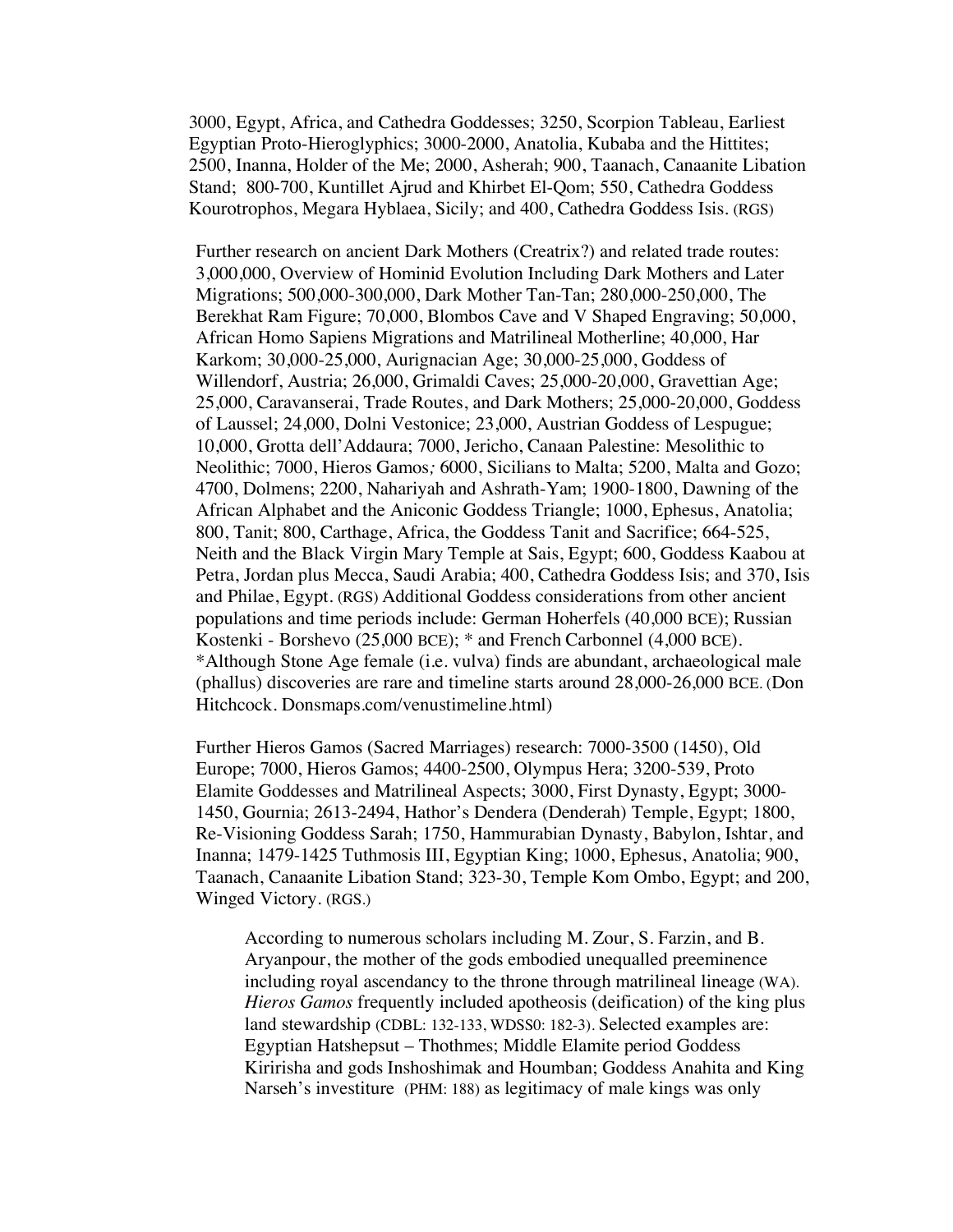through the mother's (matrilineal) side (WA: 233); Phrygian Matar Cybele (Kybele) and her son – lover Attis (CAA: 18-20, MG: 398-400); and god – son – husband Kabeiros (Kadmilos, Korybas) of Samothracian Mother Goddess (GOG: 87). (RGS: 7000, Hieros Gamos).

Additional examples of *Hieros Gamos* and goddesses/queens venerated alongside of male gods/kings/princes are: Hebrew Asherah – Baal/Yahweh (MOO: 376); \* Ugaritic/Canaanite Athirah-El (bull) (MOO: 376); \*\* Shekhinah – Yahweh (HG: 105-111); Babylonian Aruru (Asherah/Ashratum) – god Anu (TGA: 39, MOO: 376); Punic Tanit – Baal Hammon (MOO: 378); N. Syrian Tanit – Lord of Mount Amanus (MOO: 378); Sumerian Inanna – Dumuzi (MOO: 383); Levant Astarte – Baal (GGL: 131); Sumerian (not Semitic) Ishtar – Tammuz (MOO: 383); Greek Aphrodite – Adonis (MOO: 383); Hittite/Phrygian Cybele and Attis (SMA: 54); Adam and Eve; \*\*\*Sarah and Abraham; and Lady Ikoom, Snake Queen and mother of lord Wa'oom Uch'ab Tzi'kin, royal ruler of the Mayan Snake Dynasty c. 562 AD (TSK: 16). (Also note subsequent Mayan Snake Queen named K'abel (TSK: 16)). \* Astarte/Athart/'ttrt was 'Baal's Other Self' (GGL: 131). \*\* According to Ugaritic texts, Canaanite Athirah is Hebrew Asherah

(MOO: 376).

\*\*\* Or, Eve and Adam? (RGS: 7000, Hieros Gamos.)

Further bibliographic research (including numerous primary sources) on Sacred Marriages (*Hieros Gamos)*:

Baring, Anne, and Jules Cashford. *The Myth of the Goddess: Evolution of an Image*. London, England: Viking, 1991. (MG.)

Birnbaum, Lucia Chiavola. *Black Madonnas: Feminism, Religion, and Politics in Italy.* Boston, MA: Northeastern University Press, 1993. (BLM.) \_\_\_\_\_. *Dark Mother: African Origins and Godmothers*. San Jose, CA:

Authors Choice Press, 2001. (DM.)

- Corrington, G. P. "The Milk of Salvation: Redemption by the Mother in Late Antiquity and Early Christianity." *Harvard Theological Review* 82.4 (1989): 393-420. (TMOS.)
- Diakonoff, I. M. "Women in Old Babylonia not under Patriarchal Authority." *Journal of the Economic and Social History of the Orient 29.3 (Oct.*  1986): 225-238. (WOB.) (Excellent primary sources.)
- Kerenyi, Carl. *Zeus and Hera: Archetypal Image of Father, Husband and Wife*. Princeton, NJ: Princeton University Press, 1975. (ZAH.)
	- \_\_\_\_\_. *The Gods of the Greeks*. 1951. London, England: Thames and Hudson, 1982. (GOG.)
- Lapinkivi, Pirjo. *The Sumerian Sacred Marriage in the Light of Comparative Evidence*. Helsinki, Finland: Neo-Assyrian Text Corpus Project, 2004. (SSM.)
- Lerner, Gerda. *The Creation of Patriarchy.* Oxford, England: Oxford University Press, 1986. (TCOP.)
- Lutzky, Harriet. *Shadday as a Goddess Epithet. Vetus Testamentum* 48, Fasc. 1 (Jan. 1988): 15-36. (SGE.)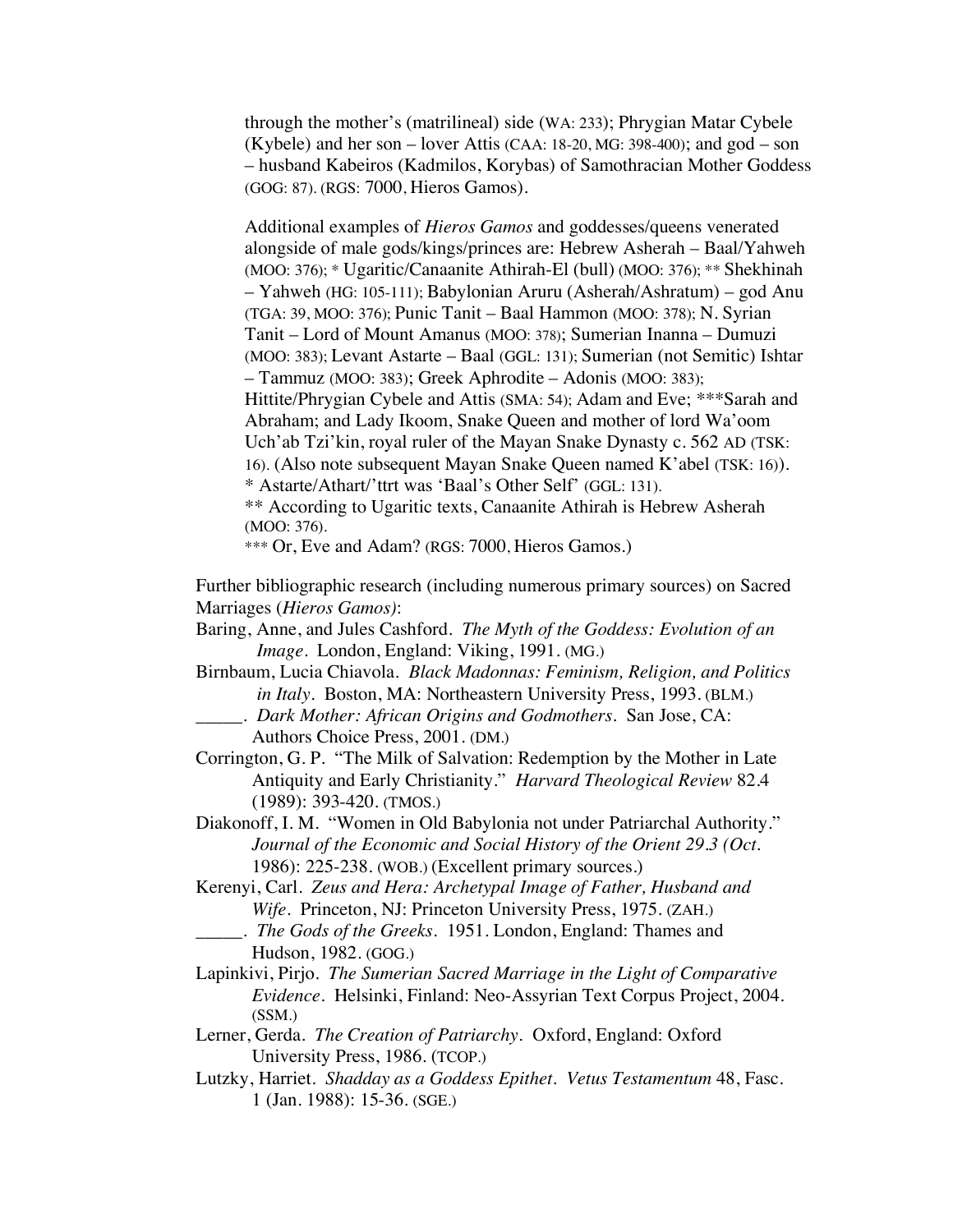- Murray, Margaret Alice. *The Splendour That Was Egypt*. London, England: Sidgwick and Jackson, 1977. (STWE.)
- Neumann, Erich*. The Great Mother: An Analysis of the Archetype*. 2nd Ed. Trans. Ralph Manheim. Princeton, NJ: Princeton University Press, 1963. (TGM.)
- Sheres, Ita and Anne Kohn Blau. *The Truth about the Virgin*. New York, NY: Continuum, 1995. (TAB: 93.)
- Wakeman, Mary K. "Ancient Sumer and the Women's Movement: The Process of Reaching Behind, Encompassing and Going Beyond." *Journal of Feminist Studies in Religion* 1.2 (Fall 1985): 7-27. (ASWM.)
- Zorich, Zach. "The Snake King's New Vassal." *Archaeology* 66.6 (Nov.-Dec. 2013): 16. (TSK.)

Further research on Troy, militarization, warfare, patristic monotheism, and other dualistic typologies: 3000, Founding of Troy; 2500, Troy, Anatolia; 1600-1100, The Heroic Age of Greece; 1184, Hittites and Trojan War, c. 1200; and 1100-800, Mediterranean Dark Ages. (RGS.)

IMAGE: © GSA. DESCRIPTION: MAP: BLACK ANATOLIAN GODDESSES: (ANATOLIA) TURKEY.

PHOTO: © GSA. DESCRIPTION: MAP OF BLACK ANATOLIAN GODDESSES: (ANATOLIA) TURKEY.

SLIDE LOCATION TURKEY, SHEET 45A, ROW 1, SLEEVE 1, SLIDE #436, BCE. CO\_TUR\_S45A\_R1\_SL1\_S436.jpg

SHOT ON LOCATION: EPHESUS MUSEUM (EFES MUZESI): SELCUK, (ANATOLIA) TURKEY.

NOTE 1:

THE VENERATION OF THE DARK MOTHERS BEGAN TO SPREAD THROUGHOUT ALL CONTINENTS FOLLOWING THE AFRICAN INTERCONTINENTAL DISPERSIONS INCLUDING ANATOLIAN TRADE ROUTES (AO: 1-2; RGS).

NOTE 2: FIELDWORK PROJECT 1986.

IMAGE: STONE RELIEF OF CYBELE/KYBELE: GORDION, (ANATOLIA) TURKEY. PHOTO: © GSA. DESCRIPTION: STONE RELIEF OF CYBELE/KYBELE IN A SHRINE WITH POLOS CROWN AND FLUTED ROBE, GORDION, ANATOLIA. SLIDE LOCATION TURKEY, SHEET 60, ROW 1, SLEEVE 5, SLIDE #732, c. 750-650 BCE. CO\_TUR\_S60\_R1\_SL5\_S732

SHOT ON LOCATION: MUSEUM OF ANATOLIAN CULTURES: ANKARA, (ANATOLIA) TURKEY.

NOTE 1: KING MIDAS' WESTERN ANATOLIAN CAPITAL WAS "GORDION AND THE NATIONAL GODDESS WAS PHRYGIAN MATAR CYBELE PLUS HER SON-LOVER ATTIS." (CAA: 18-20; MG: 398-400; RGS.) (SOURCE: ENTRY ABOVE.) NOTE 2: FIELDWORK PROJECT 1986.

IMAGE: URARTU RELIEF, EAST ADILCEVAZ: (ANATOLIA) TURKEY. PHOTO: © GSA. DESCRIPTION: URARTU (EAST ADILCEVAZ) RELIEF BASE WITH TWO WINGED FIGURES WEARING HIGH POLOS STANDING ON LIONS UNDER DECORATIVE LATTICEWORK, EAST ADILCEVAZ, (ANATOLIA) TURKEY. SLIDE LOCATION TURKEY, SHEET 59, ROW 1, SLEEVE 1, SLIDE #709, c. 8 C. BCE. CO\_TUR\_S59\_R1\_SL1\_S709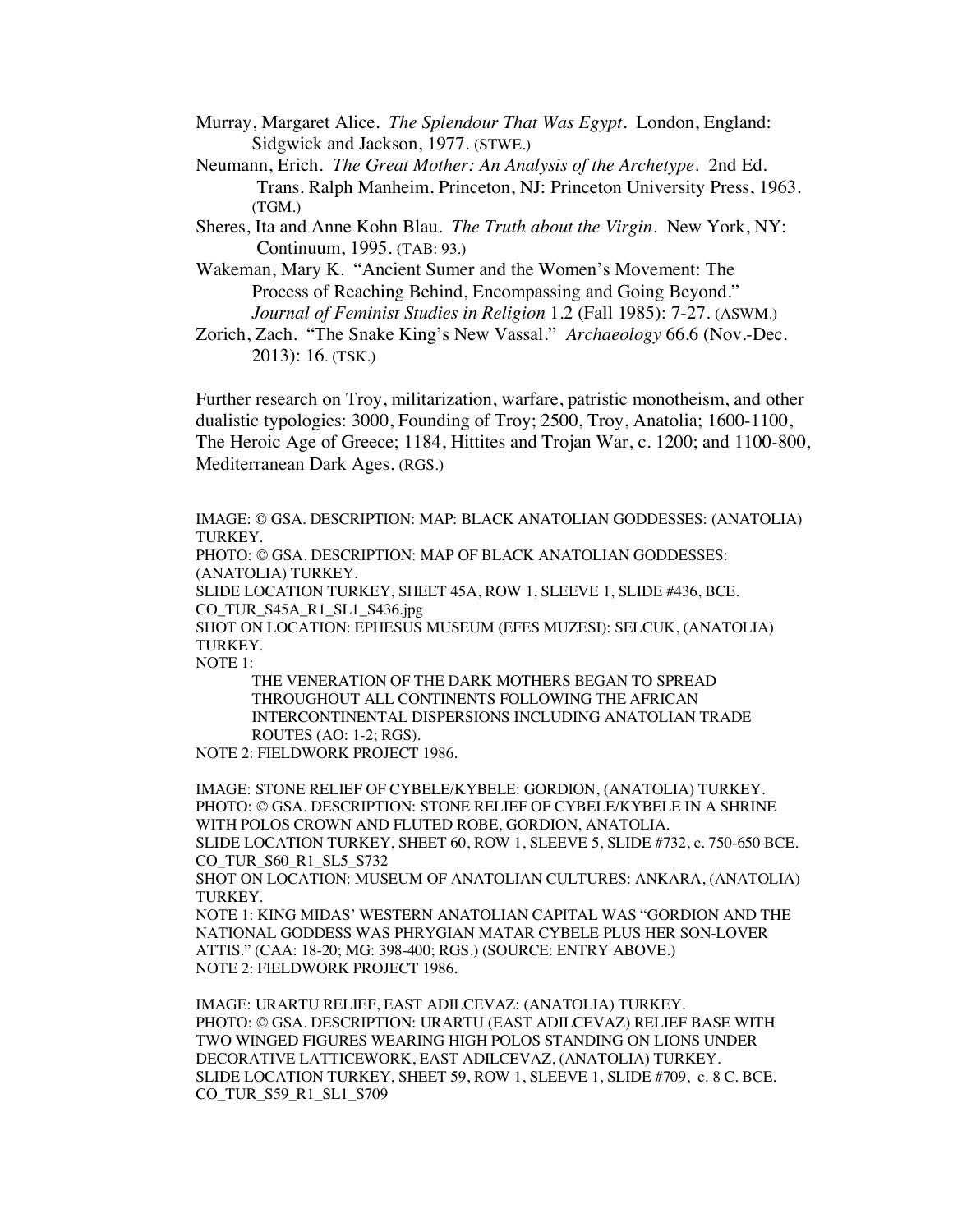SHOT ON LOCATION: MUSEUM OF ANATOLIAN CULTURES: ANKARA, (ANATOLIA) TURKEY.

NOTE 1: FIELDWORK PROJECT 1986.

IMAGE: LABYRINTHINE WOOD CARVINGS: GORDION, (ANATOLIA) TURKEY. PHOTO: © GSA. DESCRIPTION: WOOD CARVINGS ON TABLE INCLUDING GEOMETRIC DESIGN SIMILAR TO A FOUR DIRECTIONAL LABYRINTH, GORDION, ANATOLIA. ALSO NOTE THE PATTERN OF THE CENTER LABYRINTH SUGGESTS FALLOPIAN TUBES / UTERUS \* FREQUENTLY ATTRIBUTED TO HATHOR'S SPIRAL-BOUND HAIR MOTIF.

SLIDE LOCATION TURKEY, SHEET 59, ROW 1, SLEEVE 3, SLIDE #711, 700 BCE. CO\_TUR\_S59\_R1\_SL3\_S711

SHOT ON LOCATION: SHOT ON LOCATION: GORDION, (ANATOLIA) TURKEY NOTE 1 SEE: \* *CAMERON'S SYMBOLS OF BIRTH AND DEATH IN THE NEOLITHIC.* (SBDN.)

NOTE 2: FIELDWORK PROJECT 1986.

IMAGE: GOLD ACORN NECKLACE: GORDION, (ANATOLIA) TURKEY. PHOTO: © GSA. DESCRIPTION: GOLD ACORN NECKLACE, GORDION, (ANATOLIA) TURKEY.

SLIDE LOCATION TURKEY, SHEET 60, ROW 1, SLEEVE 2, SLIDE #729,  $8<sup>*</sup>$  C. BCE. PHRYGIAN.

CO\_TUR\_S60\_R1\_SL2\_S729

SHOT ON LOCATION: MUSEUM OF ANATOLIAN CULTURES: ANKARA, (ANATOLIA) TURKEY.

NOTE 1: FIELDWORK PROJECT 1986.

IMAGE: CATHEDRA CYBELE: PHRYGIA, (ANATOLIA) TURKEY. PHOTO: © GSA. DESCRIPTION, PHRYGIAN CYBELE ENTHRONED IN HER LION – DRAWN BRONZE CHARIOT: (ANATOLIA) TURKEY. (MG: 401, FIG. 8.) SLIDE LOCATION CYBELE, SHEET 1, ROW 1, SLEEVE 2, SLIDE  $#2, 2^{\omega}$  C. BCE. IT\_CYB\_S1\_R1\_SL2\_S2.jpg

SHOT ON LOCATION: MUSEUM OF NATURAL HISTORY: NEW YORK, NY. NOTE 1:

> A GRAECO – PERSIAN – ANATOLIAN FUSION OCCURS IN LYDIA IN THE ASSIMILATION OF ANAHITA, THE PERSIAN GODDESS OF FERTILIZING WATERS, TO CYBELE AND TO ARTEMIS EPHESIA. FROM THIS BLENDING, CYBELE IS KNOWN AS METER ANAHITA, ARTEMIS ANAHITA, OR THE PERSIAN ARTEMIS (FOG: 208). (SOURCE: ENTRY ABOVE.)

NOTE 2: ALSO SEE ASPHODEL LONG'S WEB SITE ON CIIS LIBRARY'S WEB PAGE. NOTE 3: FIELDWORK PROJECT 1993.

IMAGE: CATHEDRA CYBELE: PHRYGIA, (ANATOLIA) TURKEY. PHOTO: © GSA. DESCRIPTION, PHRYGIAN CYBELE ENTHRONED WITH A SERPENT AND PANTHERS (OR LIONS), (ANATOLIA) TURKEY. SLIDE LOCATION CYBELE, SHEET 1, ROW 2, SLEEVE 2, SLIDE  $#3, 2^{\omega}$  C. BCE. IT\_CYB\_S1\_R2\_SL2\_S3.jpg SHOT ON LOCATION: MUSÉE DU LOUVRE: PARIS, FRANCE. NOTE 1: ALSO SEE CATHEDRA CYBELE WITH LIONS, CORNUCOPIA AND A MURAL CROWN AT THE GETTY CENTER, LOS ANGELES. NOTE 2: FIELDWORK PROJECT 1993.

IMAGE: CATHEDRA GODDESS KULTEPE: KULTEPE, (ANATOLIA) TURKEY.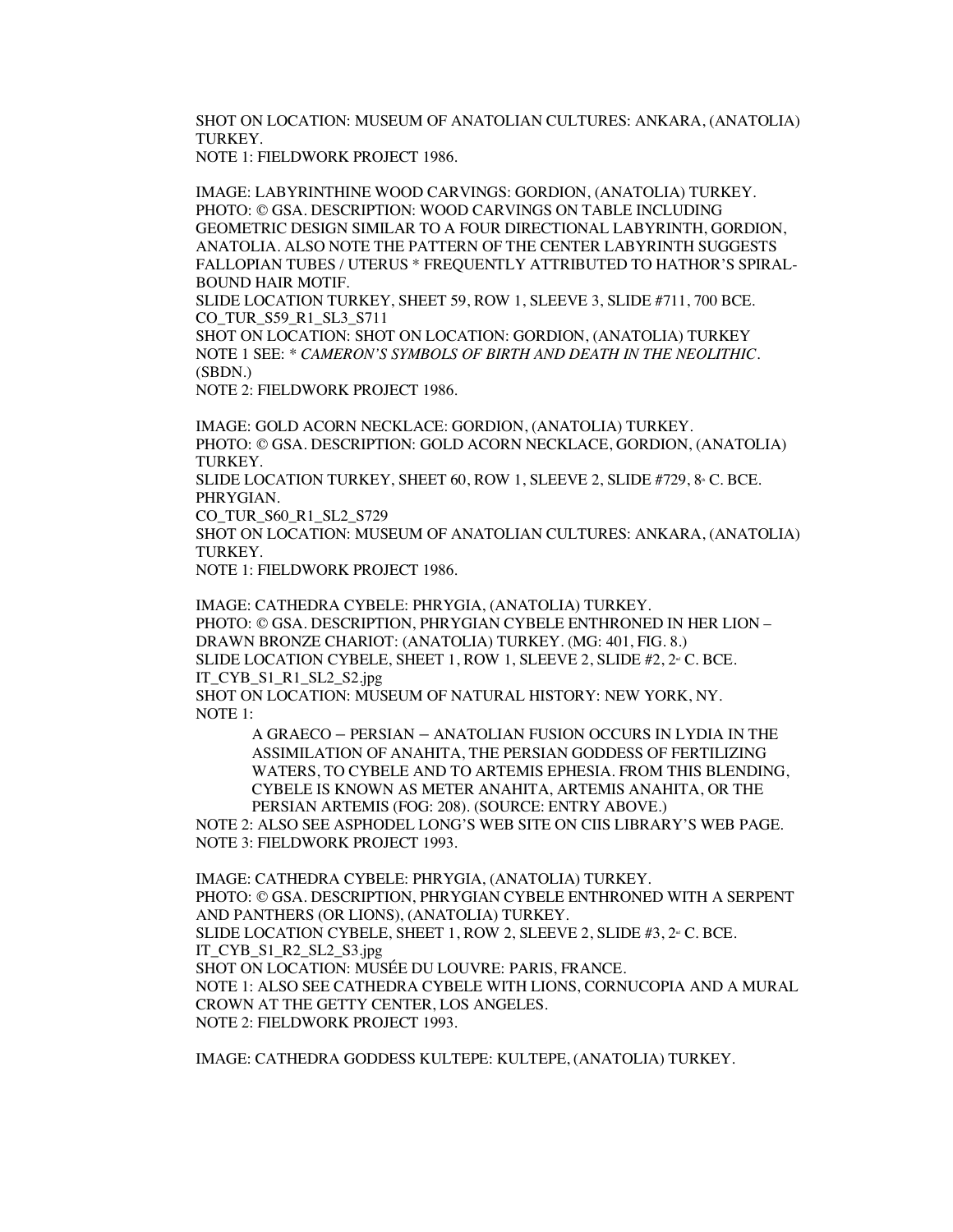PHOTO: © GSA. DESCRIPTION: ENTHRONED, ASSYRIAN GODDESS WITH FULL TURBAN, ALMOND EYES, DETAILED PUBIC AREA, HANDS HOLDING BREASTS, SEATED ON IVORY THRONE, FOUND NEAR KULTEPE (KARUM), ANATOLIA. SLIDE LOCATION RE-GENESIS, PHASE 2, SHEET 1, ROW 2, SLEEVE 3, SLIDE #686, 1790-1700 BCE.

IT\_RPT\_S1\_R2\_SL3\_S686.jpg

SHOT ON LOCATION: MUSEUM OF ANATOLIAN CULTURES: ANKARA, (ANATOLIA) **TURKEY** 

NOTE 1:

THE ANATOLIAN HITTITES EVOLVED OUT OF THE ASSYRIAN MERCHANTS THAT IMMIGRATED TO KANESH, OR MODERN KULTEPE NEAR KAYSERI. THE ASSYRIAN CAPITAL WAS HATTUSA/BOGAZKOY THAT ALSO COMPRISED BUYUKKALE (RGS). (SOURCE: ENTRY ABOVE.)

NOTE 2: FIELDWORK PROJECT 1986.

IMAGE: CATHEDRA MOTHER GODDESS ASHERAH: TEL TAANACH, CANAANITE (NORTHERN ISRAEL.)

IMAGE © GSA. DESCRIPTION: MOTHER GODDESS ASHERAH (OR ASTARTE) (GGL: 147) SEATED ON A CATHEDRA THRONE BETWEEN TWO LIONESSES. LOCATION TEL TAANACH.

SLIDE LOCATION, SHEET , ROW , SLEEVE , SLIDE #, BCE.

NOTE 1**:** ASHERAH WAS THE PROTOTYPICAL MOTHER GODDESS OF THE SEVENTY CANAANITE GODS AND KNOWN AS "*QNYT* '*LIM*, 'PROCREATRESS OF THE GODS' OR '*UM L*(*M*'): 'MOTHER OF THE GODS.'" (AMST: 47.)

NOTE 2: GODDESS ASHERAH WAS WORSHIPED IN ISRAEL FROM THE DAYS OF THE FIRST SETTLEMENT IN CANAAN, AS THE HEBREWS HAD TAKEN OVER THE CULT [CULTURES] OF THIS GREAT MOTHER GODDESS FROM THE CANAANITES. (HG: 45.) NOTE 3: AN ICONOGRAPHIC INTERPRETATION OF CATHEDRA GODDESS INDICATES HIEROS GAMOS. (APL: 2-23-1999.)

NOTE 4: "THE HIEROS GAMOS FROM WHENCE A ROYAL SOVEREIGN GETS HIS [OR HER] POWER AND THIS IS THE GODDESS HERSELF (APL: 2-23-1999)." NOTE 5: FIELDWORK PROJECT.

PHOTO NOTE: ILLUSTRATION TBD, CHRISI KARVONIDES' TEAM..

IMAGE: MINUTE SEAL OF CYBELE WITH EARS OF CORN: (ANATOLIA) TURKEY. PHOTO: © GSA. DESCRIPTION: LIKE DEMETER, CYBELE WAS ALSO AN ANCIENT EARTH – GODDESS. ON THE SEAL IS RAISED (KA) ARMS OR HORN OF CONSECRATION, TWO TRIANGLES AND CYBELE'S SYMBOL, STALKS OF CORN. \*

**(**SMA: 84-85, 87-90.) SLIDE LOCATION CYBELE, SHEET 1, ROW 4, SLEEVE 1, SLIDE #2, BCE. IT\_CYB\_S1\_R4\_SL1\_S2.j.pg

SHOT ON LOCATION: BY CHRISI

NOTE 1: \* IN BENKO'S THEOLOGICAL DISCUSSION ABOUT CYBELE'S INFLUENCE ON MARIOLOGY, CYBELE OF ALL GREEK AND ROMAN GODDESSES PLAYS A KEY ROLE AS "VIRGIN MOTHER." (TVG: 264.)

NOTE 2: "CYBELE WAS GUARANTOR OF NATURAL FERTILITY AND AGRARIAN RHYTHMS. **(**SMA: 84-85; RGS)." (SOURCE: ENTRY ABOVE.)

NOTE 3: \* OF THE GREAT MOTHER CYBELE'S VARIOUS ICONOGRAPHY, STALKS OF CORN ARE A COMMON AGRARIAN SYMBOL. **(**SMA: 84-85.)

NOTE 4: FIELDWORK PROJECT 1986.

PHOTO NOTE: ILLUSTRATOR, CHRISI KARVONIDES.

PHOTO NOTE KEY: ILLUSTRATOR ALEXANDER DUSHENKO. PHOTO NOTE KEY: NEEDS ILLUSTRATION TO HIGHLIGHT IMAGE! PHOTO NOTE KEY: OR RE-POTOGRAPH???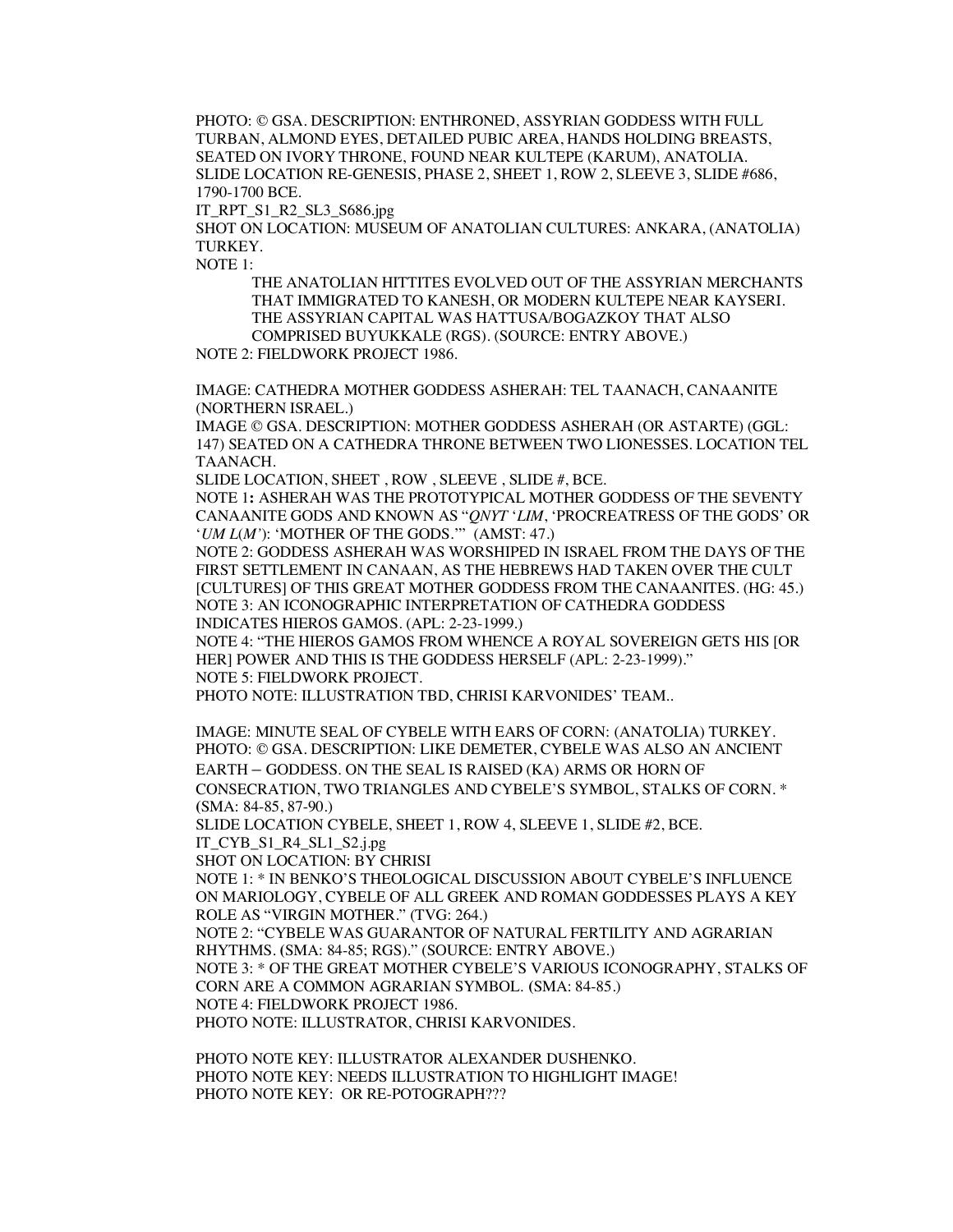PHOTO NOTE NOT ON ALEXANDER'S EARLIER LIST. 1-5-16 IMAGE: CYBELE'S WOMB – SPARK: (ANATOLIA) TURKISH SEAL. PHOTO: © GSA. DESCRIPTION: ON THE BACKSIDE OF CYBELE'S SEAL IS THE ICONOGRAPHY OF THE SUN – OR – WHAT IS DISCUSSED IN RE-GENESIS AS A WOMB – SPARK.

SLIDE LOCATION CYBELE, SHEET 1, ROW 4, SLEEVE 3, SLIDE #3, BCE. IT\_CYB\_S1\_R4\_SL3\_S3.jpg

SHOT ON LOCATION: (ANATOLIA) TURKEY. IMAGE IN PROCESS.

NOTE 1 WOMB – SPARK. "QUICKENING-THE WOMB OF DEATH MADE FERTILE FOR NEW LIFE (COG: 30)." \*

NOTE 2:

\* THIS METAMORPHIC RE-GENESIS OF THE LIFE – DEATH – AND-REGENERATION PROCESS IS AN 'AWAKENING TO' AND 'CELEBRATION OF' THE COMPLETE AND ETERNAL CYCLES OF LIFE – ALONG WITH – THE ETERNAL CYCLES OF THE SEASONS (RGS).

NOTE 3: FIELDWORK PROJECT 1986.

PHOTO NOTE: ILLUSTRATOR, CHRISI KARVONIDES.

IMAGE: SUN OR WOMB – SPARK: SHABAKA STONE, EGYPT. PHOTO: © GSA. DESCRIPTION: A FURTHER EXAMPLE OF SUN RAYS OR SUN BURST, SHABAKA STONE, EGYPT.

SLIDE LOCATION EGYPT, ADDENDUM 4, ROW 3, SLEEVE 4, SLIDE #21, 710 BCE. CO\_EGY\_AD4\_R3\_SL4\_S21.jpg

SHOT ON LOCATION: BRITISH MUSEUM: LONDON, ENGLAND. NOTE 1: FIELDWORK PROJECT 1986.

IMAGE: CATHEDRA THRONE DEITY: UR, BABYLON. PHOTO: © GSA. DESCRIPTION: TERRACOTTA CATHEDRA THRONE DEITY, UR. SLIDE LOCATION NEAR EAST, SHEET 11, ROW 3, SLEEVE 3, SLIDE #13, 2000-1050 BCE.

CU\_NEA\_S11\_R3\_SL3\_S13.jpg

SHOT ON LOCATION: BRITISH MUSEUM: LONDON, ENGLAND. NOTE 1: AN ICONOGRAPHIC INTERPRETATION OF THE CATHEDRA (THRONE) GODDESS INCLUDES HIEROS GAMOS. (APL: 2-23-1999.) NOTE 2: "THE HIEROS GAMOS FROM WHENCE A ROYAL SOVEREIGN GETS HIS [OR HER] POWER AND THIS IS THE GODDESS HERSELF (APL: 2-23-1999)." NOTE 3: FIELDWORK PROJECT 1998-2002.

IMAGE: GSA ILLUSTRATION OF ATTIS (SHARMA, OR SHARRUA): YAZILIKAYA, (ANATOLIA) TURKEY.

IMAGE © GSA. DESCRIPTION: ILLUSTRATION BELOW OF THE YAZILIKAYA SANCTUARY INCLUDES, HEPATU (#43), HURRIAN ISHTAR (#36-38), AND DOUBLE GODDESS \* (#45-46) STANDING BEHIND HEPATU'S SON TUDHALIYA IV, OR ATTIS (OR SHARMA/SHARRUMA) (#44) WITH DOUBLE-AXE CONJOINED AT APEXES. (TOL: 115.) \* (DG: 150: FIG, 4.17.)

ON LOCATION: ILLUSTRATION/IMAGE TBD NOTE 1:

> ALTHOUGH KYBELE AND LATER PHRYGIAN MATAR CYBELE'S CONSORT ATTIS – ATYS (PLUS SABAZIUS THEN GREEK DIONYSUS) PLAY A KEY ROLE IN THE SPRINGTIME RESURRECTION AND ORGIASTIC RITUALS, HE IS NOT AN EVOLVING SYNTHESIS OR POLYFORM. HE IS RATHER BUT ONE OF THE FORMS OUT OF WHICH KINGSHIP MAY HAVE EMERGED (RGS). (RGS: 1400, CYBELE AND BUYUKKALE-BOGAZKOY, ANATOLIA).